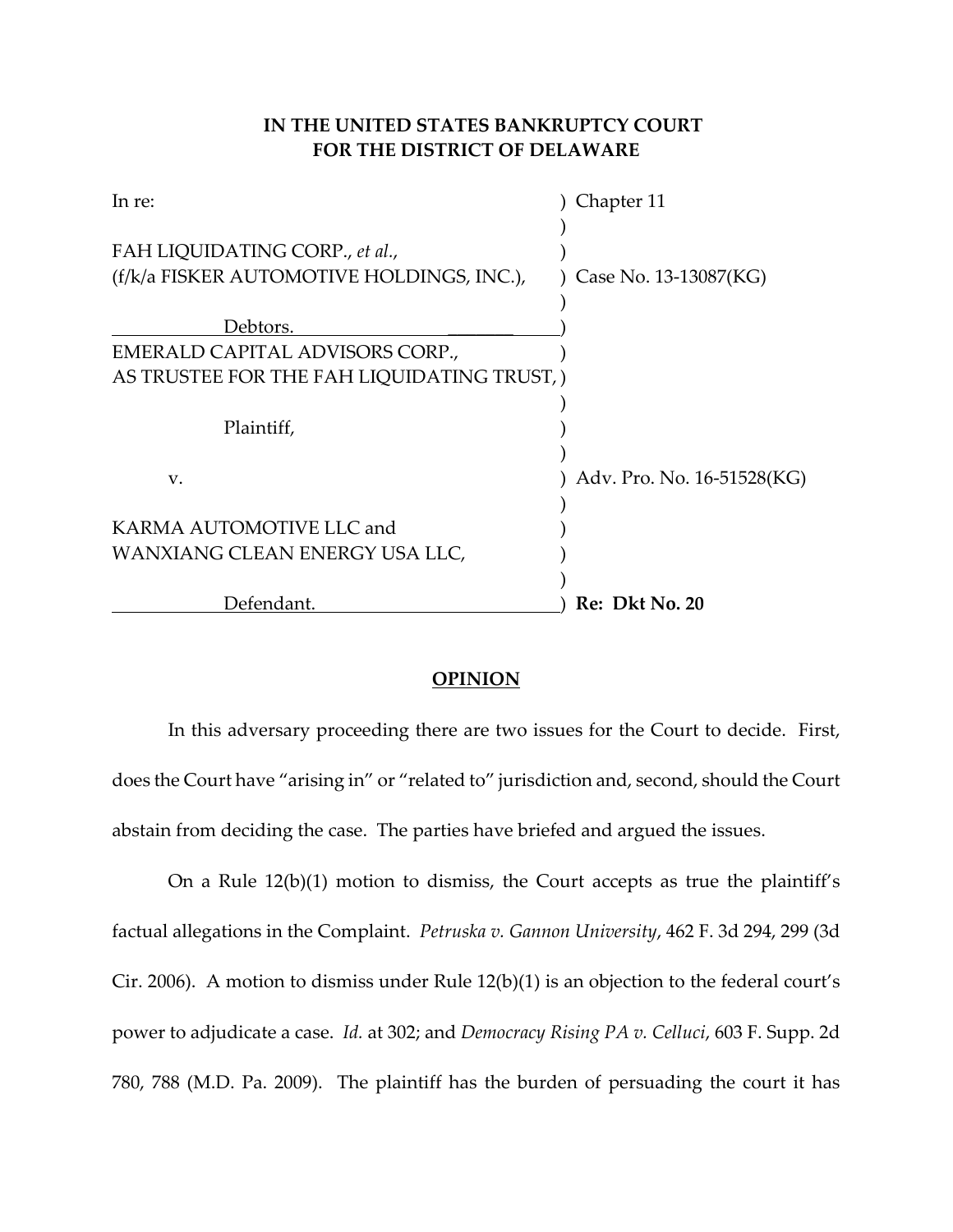jurisdiction. *Kehr Packages v. Fidelcor, Inc.*, 926 F. 2d 1406, 1409 (3d Cir. 1991) ("When subject matter jurisdiction is challenged under Rule 12(b)(1), the plaintiff must bear the burden of persuasion.")

A Rule 12(b)(1) "facial" challenge contests the sufficiency of the Complaint. *Common Cause of Pa. v. Pennsylvania*, 558 F. 3d 249, 256‐58 (3d Cir. 2009). The court assumes that the allegations in the Complaint are true but examines the pleadings to determine if they present a case within the court's jurisdiction. *Democracy Rising*, 603 F. Supp. 2d at 788.

A "factual" attack on jurisdiction argues that the pleadings satisfy a finding that jurisdiction exists, but that the allegations are false, thereby taking the case outside the court's jurisdiction. *Id.*; *Mortensen v. First Federal Sav. and Loan Ass'n*, 549 F. 2d 884, 891 (3d Cir. 1977). In the instant case, the Court considers the  $12(b)(1)$  motion to be a facial attack on the Court's subject matter jurisdiction.

#### **FACTS1**

Fisker Automotive Holdings, Inc. and Fisker Automotive, Inc. (collectively, the "Debtors") filed for Chapter 11 bankruptcy protection in the Court on November 22, 2013 (the "Petition Date"). Compl. §§ 2, 10. Before the Petition Date, the Debtors had been

1

<sup>&</sup>lt;sup>1</sup> Emerald Capital Advisors Corp. (the "Trustee") for the FAH Liquidating Trust (the "Trust") brings this adversary proceeding. The Trust was formed in the Plan discussed within.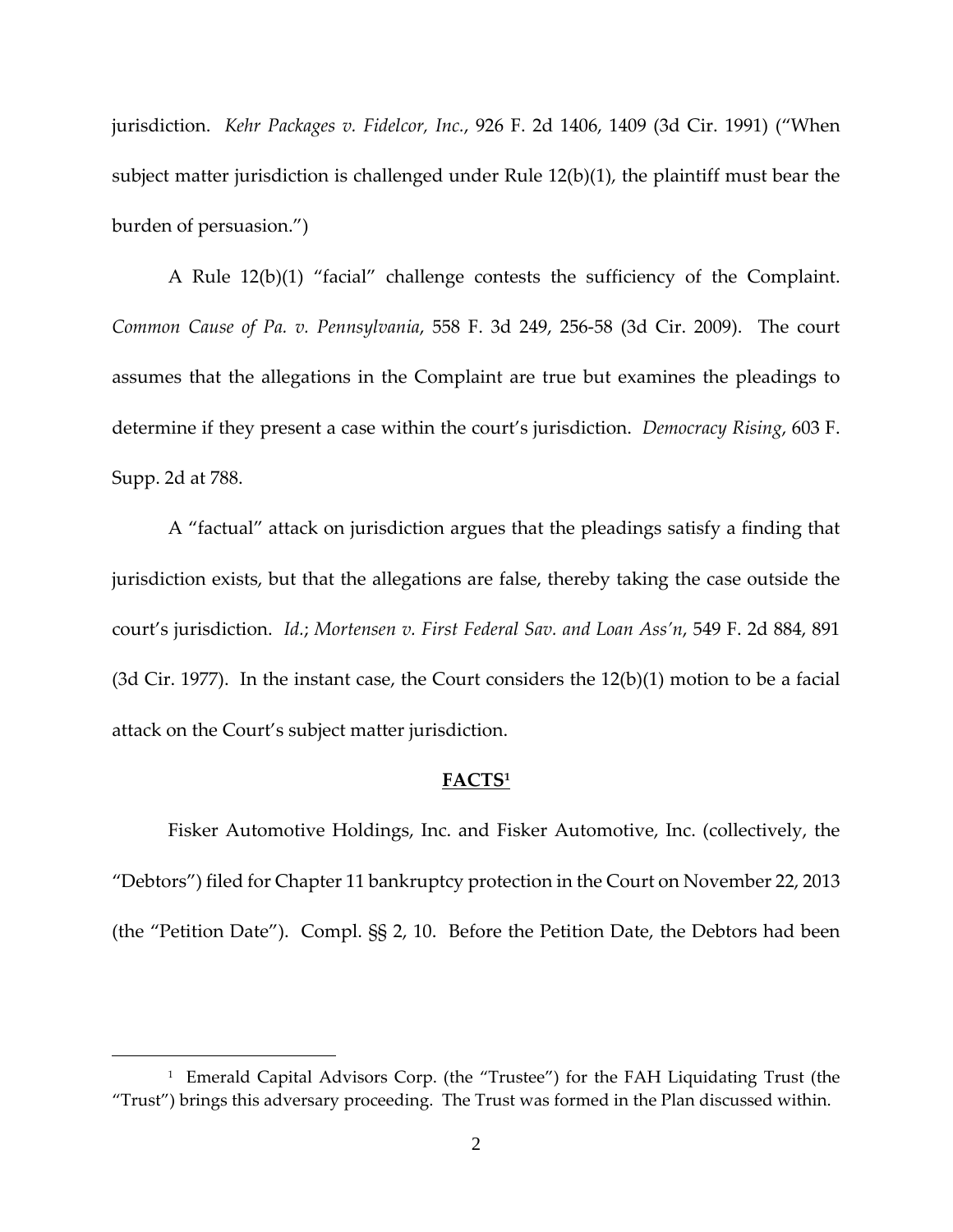engaged in designing, assembling and manufacturing plug‐in hybrid electric cars. *Id.* ¶ 10.

The Court will not repeat the interesting history of the case.<sup>2</sup> For purposes of the present dispute, it is sufficient to note that the Debtors conducted an auction of substantially all of their assets from February 12 through 14, 2014, at which there were two bidders: Wanxiang Clean Energy USA LLC ("Wanxiang") and Hybrid Technology LLC ("Hybrid"). *Id.* ¶ 14.

When the auction ended, Debtors and the Official Committee of Unsecured Creditors (the "Committee") jointly determined that Wanxiang's final bid was the highest and best bid. *Id.* ¶ 15. Wanxiang's winning bid was \$149.2 million comprised of the following: \$126.2 million in cash, \$8 million of assumed liabilities, and a 20% equity interest in a company to be formed and that would own the assets that Wanxiang was acquiring. *Id.*  $\mathbb{I}$  15. The Court will refer to the 20% interest as the "Equity Consideration." Wanxiang's winning bid was thereafter included in an asset purchase agreement between Debtors and Wanxiang (the "Purchase Agreement"). *Id.*

On February 19, 2014, the Court approved the sale to Wanxiang pursuant to the terms of the Purchase Agreement (the "Sale Order") (D.I. 653). *Id.* at 16. The Debtors and Wanxiang closed the sale transaction on March 24, 2014. *Id.* 

 $\overline{a}$ 

<sup>&</sup>lt;sup>2</sup> For a sense of what happened in the case, see Memorandum Opinion, dated January 17, 2014. D.I. 483.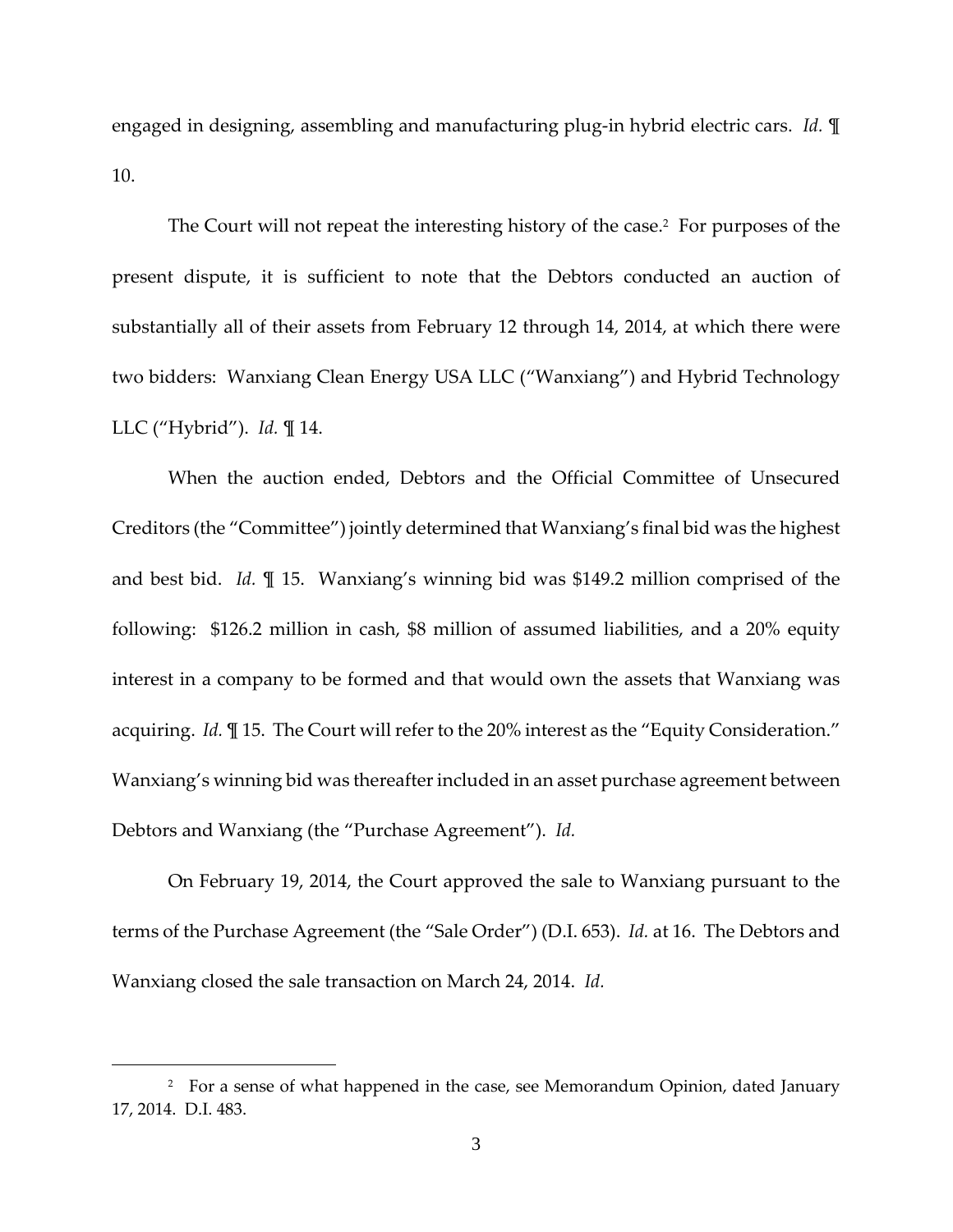Pursuant to the Sale Order, on March 21, 2014, Wanxiang and Fisker created Karma Automotive LLC ("Karma") (Wanxiang and Karma will be referred to collectively as the "Defendants") by entering into a limited liability company agreement (the "LLC Agreement"). *Id.*  $\P$  17. The Debtors received 200 Common Units and 200 Series B Preferred Units which represented a 20% interest in Karma. *Id.* ¶ 18. The LLC Agreement provided that any transfer to the Trust would be an exempt transfer, thereby recognizing that the Equity Consideration would ultimately be transferred to the Trust. When the Plan Settlement Term Sheet was negotiated, it provided that all of the Equity Consideration was to be contributed to the Trust. *Id.*  $\mathbb{I}$  4. On July 28, 2014, the Court entered an Order confirming Debtors' Second Amended Joint Plan of Liquidation Pursuant to Chapter 11 of the Bankruptcy Code (the "Plan"). *Id.* ¶ 31, D.I. 1137, Exhibit A.

The Court is not addressing the merits of the adversary proceeding but, rather, whether or not the Court has jurisdiction to address the merits and, if it has jurisdiction, should the Court abstain. Therefore, it is sufficient for the Opinion for the Court to find that Karma has issued additional units to Wanxiang. Karma issued Series A preferred and common units in exchange for capital contributions. The issuances occurred on September 6, October 7, November 8 and December 12, 2016. The Trust objected to the issuance of common units to Wanxiang. *Id.* ¶¶ 38‐39, 48, 50. The Trustee commenced the adversary proceeding on November 30, 2016, alleging five counts: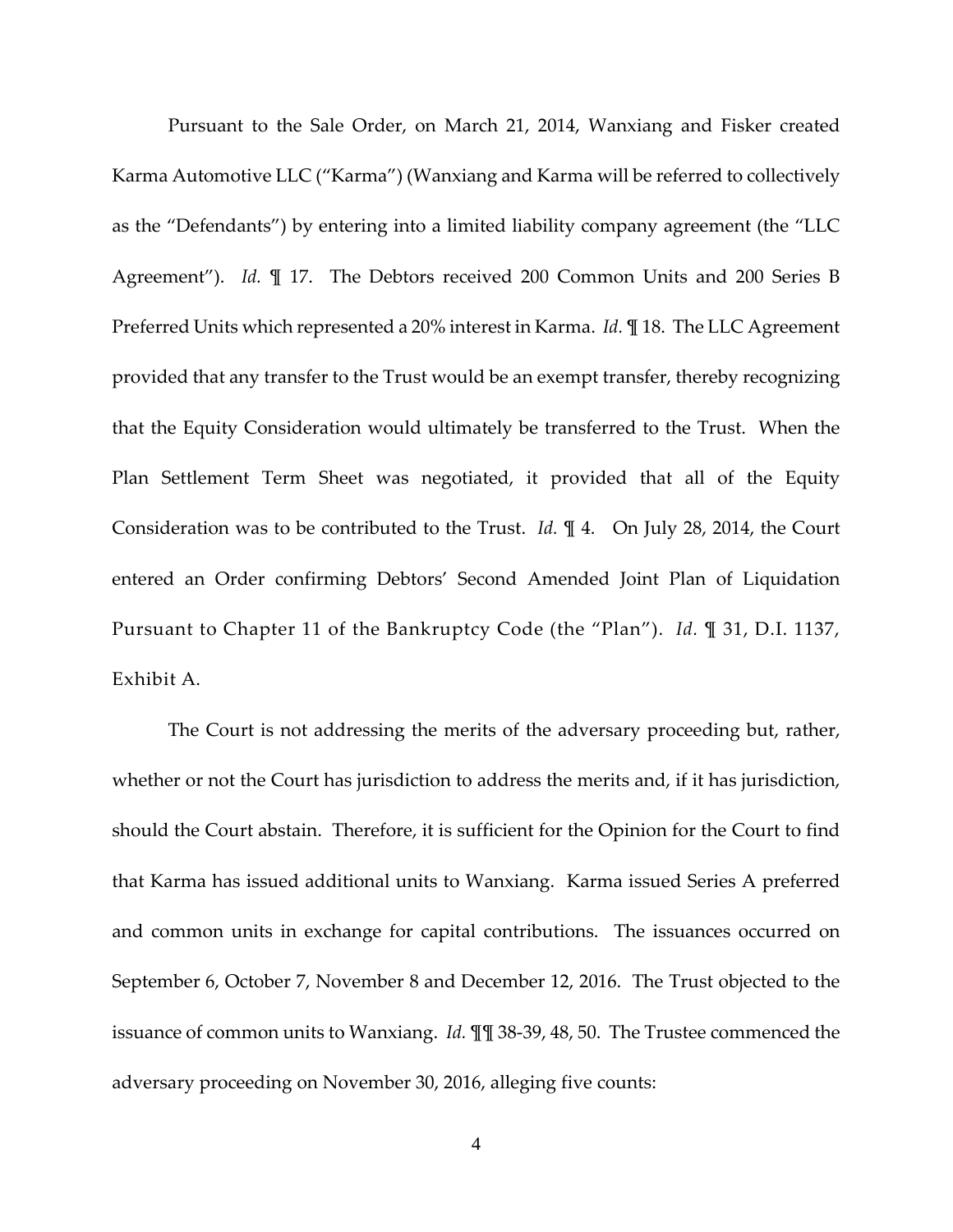Count I – declaratory relief under 28 U.S.C. § 2201, alleging that Karma did not have authority under the LLC Agreement to issue additional common units to Wanxiang.

Count II – breach of fiduciary duties to the Trust, which Karma aided and abetted.

County III – violation of the Plan by Wanxiang and Karma.

Count IV – breach of Karma and Wanxiang of the implied covenant of good faith and fair dealing.

Count V – promissory estoppel based on Wanxiang's promise of the 20% Equity Consideration.

#### **DISCUSSION**

Wanxiang and Karma have moved to dismiss the Complaint pursuant to Federal Rule of Civil Procedure 12(b)(1), made applicable to adversary proceedings by Federal Rule of Bankruptcy Procedure 2012(b). In the alternative, Wanxiang and Karma ask the Court to abstain under 28 U.S.C. § 1334(c)(1) and allow the Trust's claims to proceed in a state forum. The Court is satisfied that it has subject matter jurisdiction and it will not abstain from deciding the case.

#### **Subject Matter Jurisdiction**

"The source of the bankruptcy courts' jurisdiction is 28 U.S.C. §§ 1334 and 157." *Binder v. Price Waterhouse & Co., LLP* (*In re Resorts Int'l, Inc.*), 372 F.3d 154, 161 (3d Cir. 2004), quoting *United States Brass Corp. v. Travelers Ins. Group, Inc.* (*In re United States Brass Corp.*), 301 F.3d 296, 303 (5th Cir. 2002). Section 1334(b) provides in relevant part, that "the district courts shall have original but not exclusive jurisdiction of all civil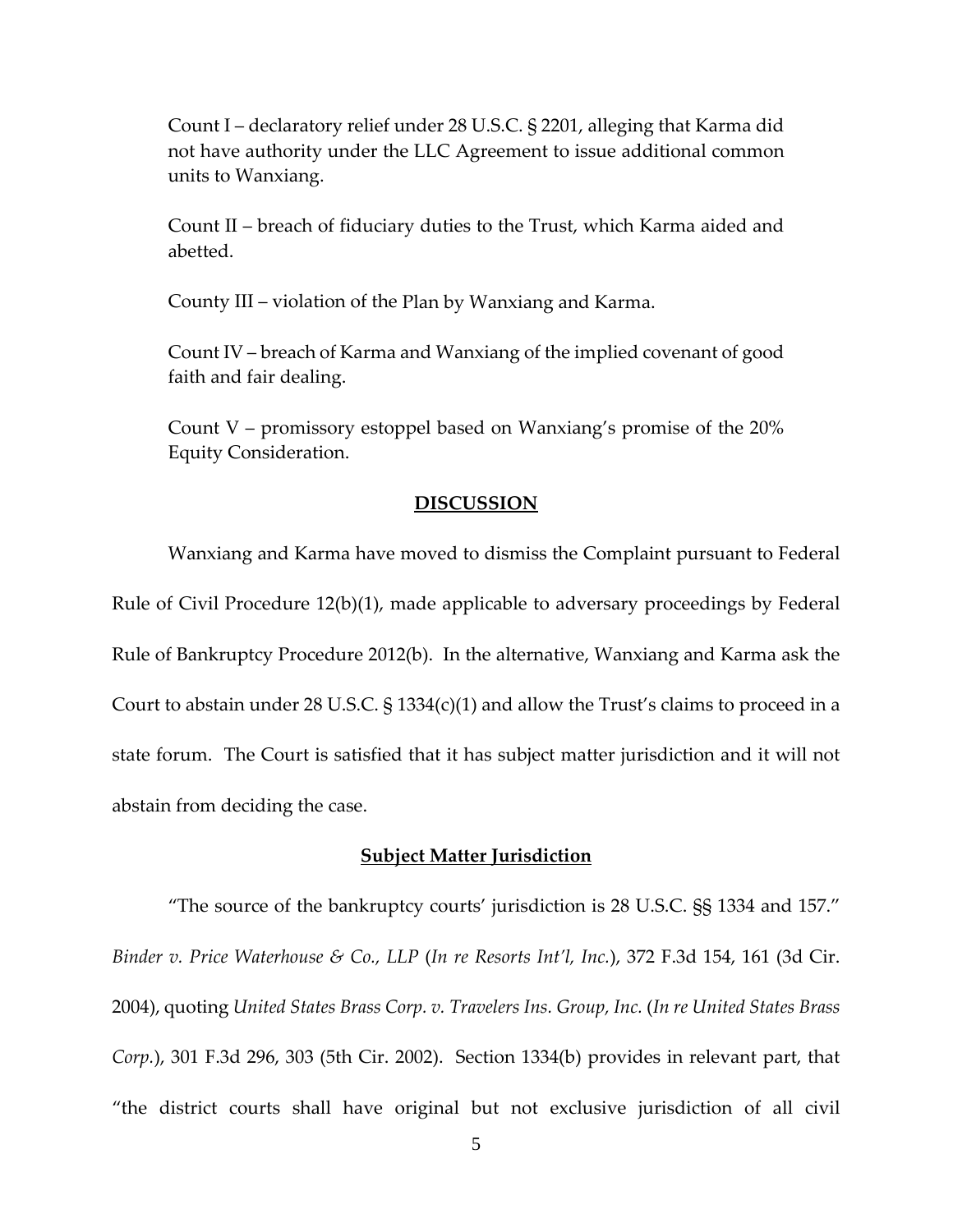proceedings arising under title 11, or arising in or related to cases under title 11." Section 157(a) then provides that district courts may refer to bankruptcy judges "any or all cases under title 11 and any or all proceedings arising under title 11 or arising in or related to a case under title 11 . . . . " "Bankruptcy court jurisdiction potentially extends to four types of title 11 matters, pending referral from the district court: '" (1) cases under title 11, (2) proceeding[s] arising under title 11, (3) proceedings arising in a case under title 11, and (4) proceedings related to a case under title 11."' *Resorts,* 372 at 162, *citing Torkelson v. Maggio* (*In re Guild & Gallery Plus*), 72 F. 3d 1171, 1175 (3d Cir. 1996) (*quoting In re Marcus Hook Dev. Park, Inc.*, 943 F. 2d 261, 264 (3d Cir. 1991). The question for the Court in this case is whether the Trust's Complaint "arises in" or is "related to" a title 11 case3.

The case law makes it clear that "arising in" jurisdiction is for "claims that by their nature, not their particular factual circumstance, could only arise in the context of a bankruptcy case." *Stoe v. Flaherty*, 436 F. 3d 209, 218 (3d Cir. 2007). *See also Geruschat v. Ernst Young LLP* (*In re Seven Fields Dev. Corp.*), 505 F. 3d 237, 260 (3d Cir. 2007). Such a matter is a core proceeding "that by its nature could only arise in the context of a bankruptcy case." *Resorts*, 372 F. 3d at 162.

Here, the Complaint alleges in large part that the Defendants, by diluting the Trust's interest below 20%, has violated the Plan and the spirit of the Plan. The Plan

<u>.</u>

<sup>&</sup>lt;sup>3</sup> "Arising in" cases are core. "Related to" cases are non-core and the Court is limited to submitting proposed findings of fact and conclusions of law. *In re Exide Techs*., 544 F.3d 196, 205 (3d Cir. 2008).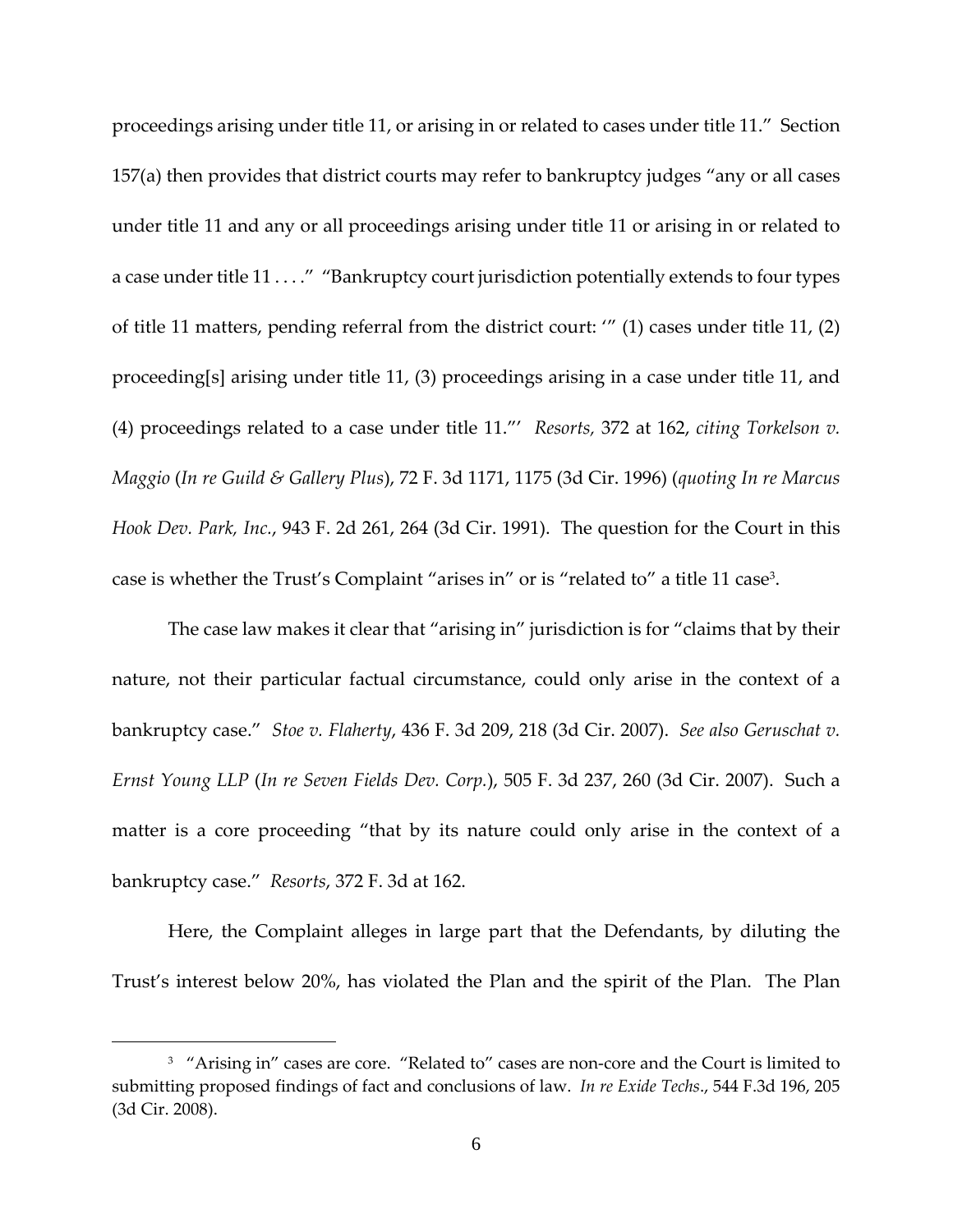provides throughout for: the "Equity Consideration" having the "meaning set forth in the Purchase Agreement" (Plan at 5); the "Liquidating Trust Assets" meaning – or including – "the Equity Consideration" (Plan at 8); the "LLC Agreement," "setting forth the terms for, among other things the Equity Consideration" (Plan at 8); the "Plan Supplement" including "the LLC Agreements" (Plan at 9); "Sale Transaction" meaning the "transaction between the Debtors and [Wanxiang] as set forth in the Purchase Agreement" (Plan at 11); Debtors "transferring to the Liquidating Trust all of their rights, title, and interests in all of the Liquidating Trust Assets" (Plan at 22); and the "Liquidating Trust [causing] the Equity Consideration to be held in a wholly – owned subsidiary of the Liquidating Trust or in a separate entity selected by the Liquidating Trustee to hold such Equity Consideration solely for the benefit of Beneficiaries to the extent provided by the LLC Agreement" (Plan at 32).

"Related to" jurisdiction is described in *Pacor, Inc. v. Higgins*, 743 F. 2d 984, 994 (3d Cir. 1984), as follows:

[T]he proceeding need not necessarily be against the debtor or against the debtor's property. An action is related to bankruptcy if the outcome could alter the debtor's rights, liabilities, options, or freedom of action (either positively or negatively) and which in any way impacts upon the handling and administration of the bankrupt estate.

At the same time, after confirmation bankruptcy courts should only exercise jurisdiction where a claim has "a close nexus to the bankruptcy plan" and the matter at issue "affects the interpretation, implementation, consummation, execution, or administration of a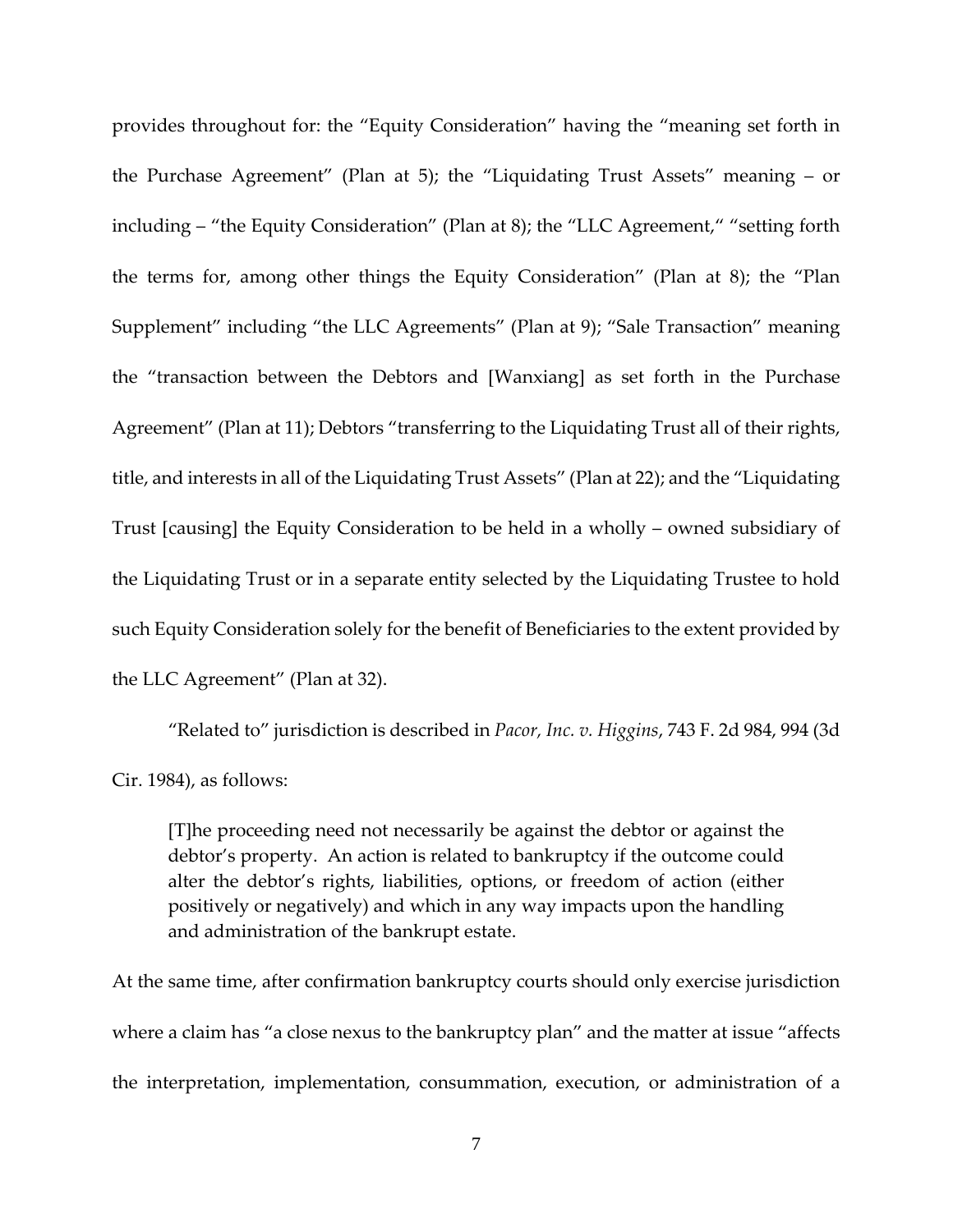confirmed plan or incorporated litigation trust agreement." *Resorts*, 372 F. 3d at 168‐69. A court may find a close nexus where the plan specifically enumerates the causes of action. *Id.*

#### **Analysis**

In *Seven Fields*, creditors alleged that Ernst & Young had committed malpractice in asserting incorrectly, and among other matters, that the debtor was insolvent. As a result, the debtor's assets were allegedly sold at below market values. In the adversary case, the bankruptcy court's jurisdiction was at issue. The Third Circuit agreed with the bankruptcy court and the district court. "Arising in" jurisdiction over the malpractice action existed because the claims "could only arise in the context of a bankruptcy case." *Seven Fields*, 505 F. 3d at 260, quoting *Stoe*, 436 F. 3d at 218. The *Seven Fields* court distinguished the case from *Resorts* (where the Third Circuit had found bankruptcy court jurisdiction did not exist) because (1) the claims arose pre‐confirmation, and (2) the alleged malpractice "implicated the integrity of the entire bankruptcy process." *Resorts*, 372 F. 3d at 163.

In *In re Donaldson v. Bernstein*, 104 F. 3d 547 (3d Cir. 1997), the Third Circuit also recognized the bankruptcy court's jurisdiction over state law claims based upon the integrity of the bankruptcy process. The trustee brought an action against the debtor's two principals who knew they would not perform on their obligations to fund the plan.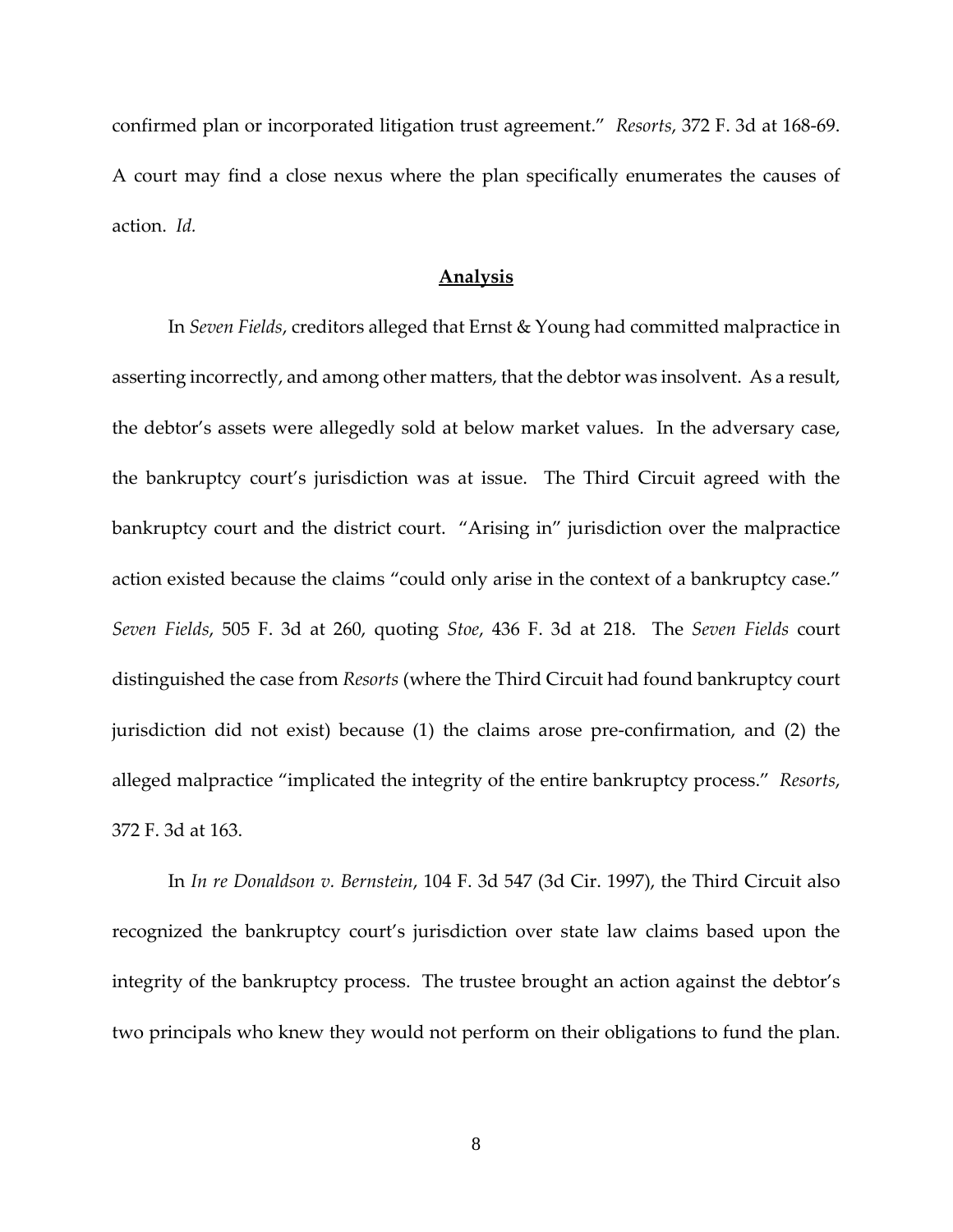The Third Circuit found that there was subject matter jurisdiction because of the potential of misconduct during the bankruptcy case. *Id.* at 553.

Here, as in *Seven Fields* and *In re Southmark Corp.*, 163 F. 3d 925, 931 (5th Cir. 1999)4, the claims are "inseparable from the bankruptcy context." First, the Court approved Wanxiang's purchase of the Debtors' assets for a price which included the Equity Consideration. Purchase Agreement and Order, dated February 19, 2014, D.I. 653. Next, the Plan contains many references to the Purchase Agreement, the Trust and the LLC Agreement. It is clear to the Court that the claims which the Trustee makes in the Complaint are inseparable from the Plan and are therefore inseparable from the bankruptcy case itself.

The Defendants cite *In re Solyndra, LLC*, 2015 WL 6125246 (Bankr. D. Del. Oct. 16, 2015) as "instructive." In *Solyndra*, Global Kato HF, LLC ("Global Kato") and Maxtor Corporation ("Maxtor") were parties to a lease agreement. Maxtor assigned its rights as tenant to Seagate Technology (US) Holdings, Inc. ("Seagate"), which in turn subleased the premises to debtor. During the bankruptcy case, Global Kato and Seagate stipulated with debtor to authorize rejection of the lease. Global Kato agreed to credit Seagate up to a specified amount for any claims it might have that related to debtor's occupancy. Seagate then sued Global Kato in bankruptcy court.

 $\overline{a}$ 

<sup>4</sup> In *Southmark*, the Fifth Circuit reversed both the bankruptcy court and the district court and held that jurisdiction over a malpractice action existed. The basis for this holding was the inseparability of the malpractice claims from the bankruptcy context.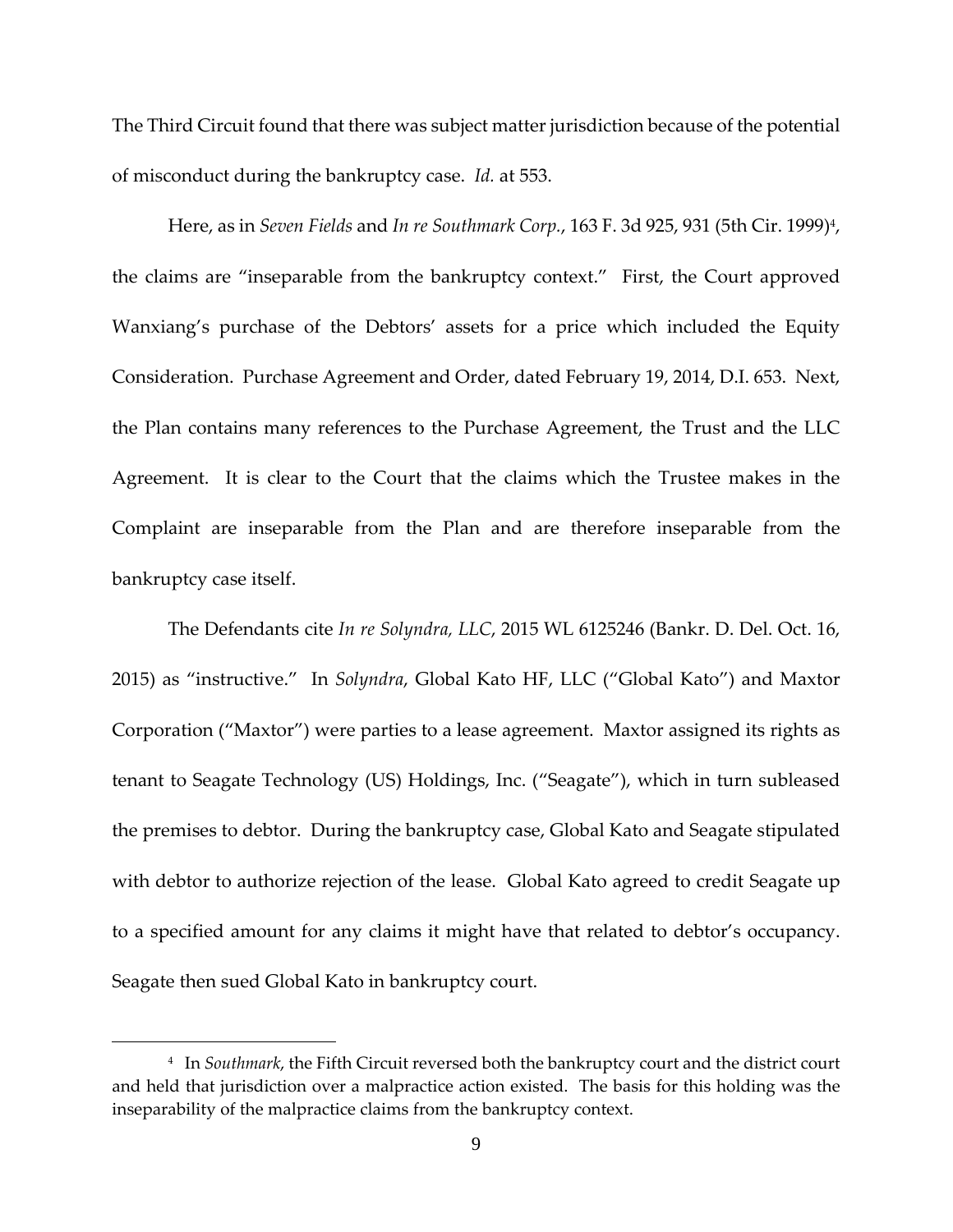The *Solyndra* court held that it did not have subject matter jurisdiction because the rights and obligations at issue were rooted in a pre‐petition document to which the debtor was not a party. The court wrote that even if the claims Seagate raised "factually flowed from rights granted under the Stipulation," (i*d.* at \*3) those claims could be brought in a non-bankruptcy forum. The court also found that it did not have "related to" jurisdiction and the reservation of jurisdiction contained in the plan alone could not confer jurisdiction.

The case *sub judice* is different than *Solyndra* or cases like it. Here, the Trustee is basing claims on rights that flow from the Plan and from the Purchase Agreement which the Court approved. The Trustee's claims for the purpose of the motion to dismiss for lack of subject matter jurisdiction calls into play the integrity of the bankruptcy process. *Solyndra* did not.

The Court therefore finds that it has "arising in" jurisdiction over the allegations the Trustee raises in the Complaint. The Trustee alleges that the Defendants are violating the Purchase Agreement, the LLC Agreement and the Plan by diluting the Equity Consideration. As such, the Complaint raises issues that relate to the integrity of the bankruptcy process. *Seven Fields* and *Southmark* among other cases affirm jurisdiction under such circumstances.

If the Court does not have "arising in" jurisdiction, it surely has "related to" jurisdiction. The Third Circuit recognizes that "jurisdiction may be problematic" after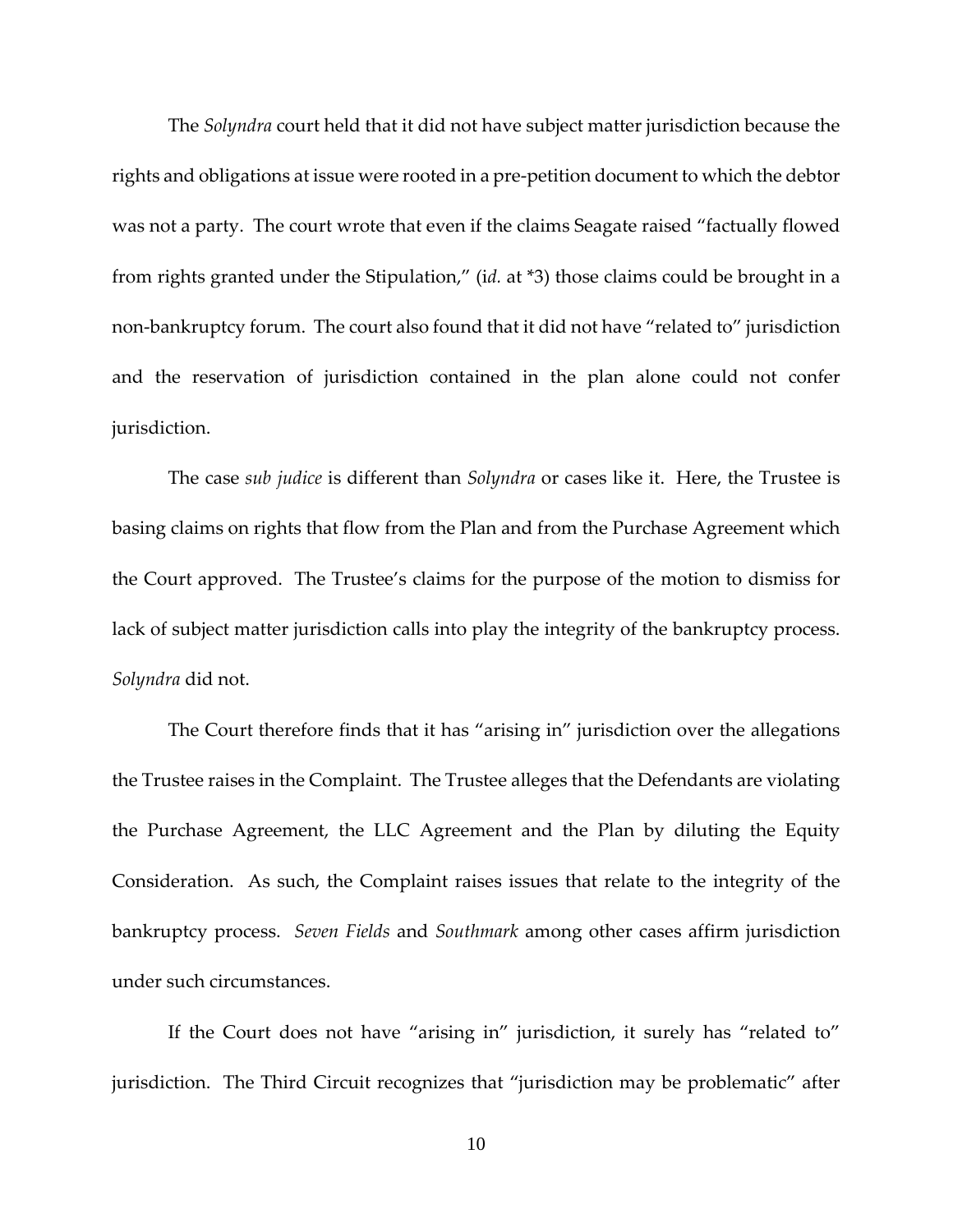confirmation because the debtor's estate then ceases to exist. *Resorts*, 372 F. 3d at 165. Yet, "when a matter affects the interpretation, implementation, consummation, execution, or administration of a confirmed plan or incorporated litigation trust agreement, retention of post-confirmation bankruptcy court jurisdiction is normally appropriate." *Id.* at 168-69. Under such circumstances a "close nexus" exists and there is "related to" jurisdiction. *Id.* at 167.

There is little question that there is a close nexus between the Complaint and the bankruptcy case, including the Plan. The Equity Consideration is the subject matter of the Complaint, and the Equity Consideration is a subject of the Purchase Agreement which the Court approved in the bankruptcy case, and also of the Plan which the Court confirmed in the same case. The Equity Consideration certainly affects the implementation, consummation, and administration of the Plan. Clearly then "related to" jurisdiction exists.

It is important to separate jurisdiction from the merits of the case. The Court finds that it has jurisdiction based upon the relationship of the Purchase Agreement, the LLC Agreement and the Plan to the Complaint. However, the Court is mindful that, as stated in the Plan, "[t]he Liquidating Trust shall hold the Equity Consideration subject to the terms and conditions set forth in the LLC Agreement . . . ." Plan at 32. When the merits of the Trust's case are before the Court, the terms and conditions of the LLC Agreement, as well as the Purchase Agreement and the Plan, will be germane. The Court is also aware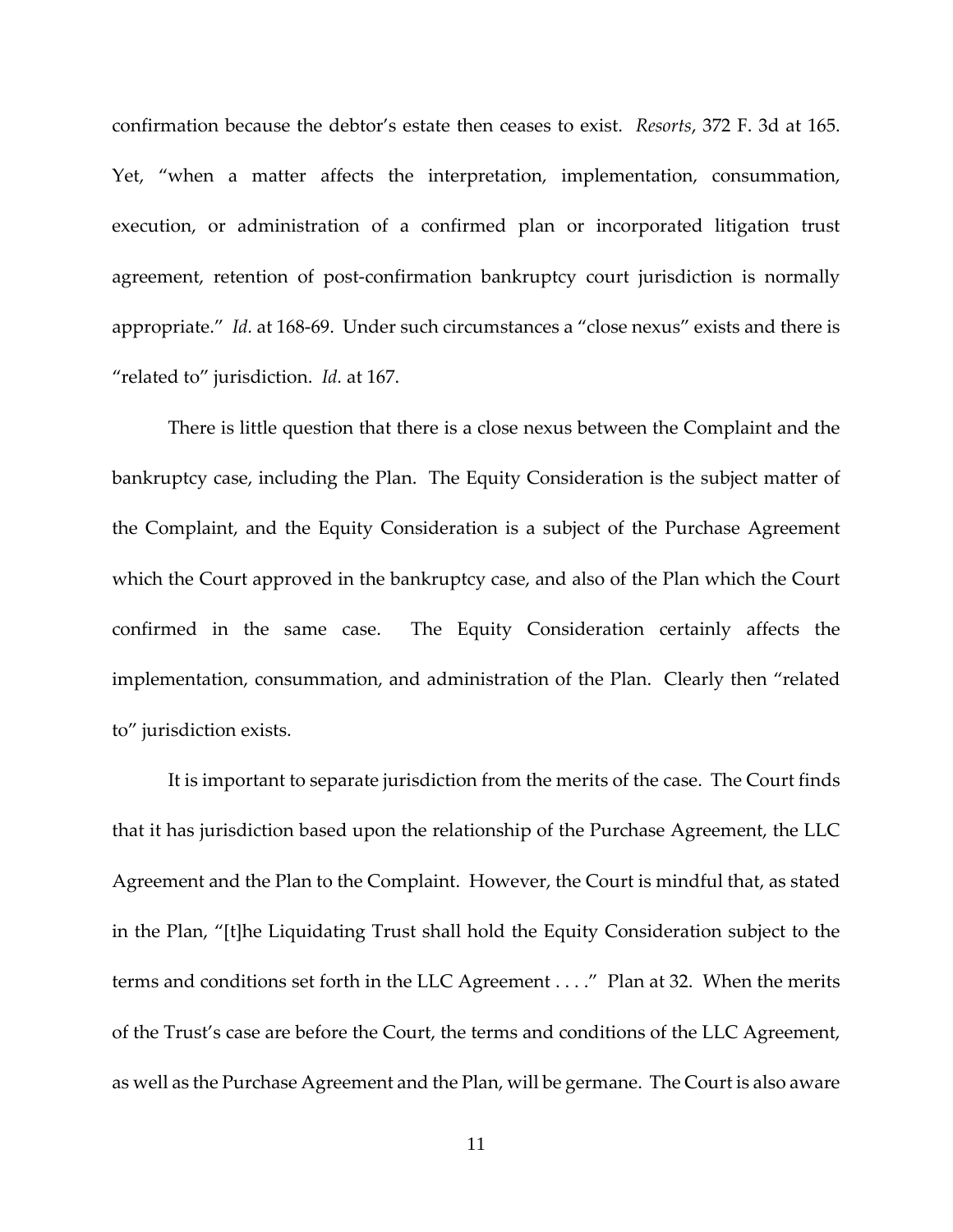that (1) the capital contributions giving rise to the adversary proceeding occurred more than three years after the Court confirmed the Plan, (2) capital contributions may be necessary to sustain Karma and (3) the 20% Equity Consideration was at one time valued at \$15 million, but whether the value was somehow locked‐in has to be determined.

#### **Abstention**

Section 1334(c)(1) provides that nothing prevents the Court from abstaining from hearing a case which arises under the Bankruptcy Code or arises in or relates to a bankruptcy case. The Defendants have asked the Court to abstain permissively from hearing the adversary proceeding if it denies dismissal. As the Court indicated previously, the Court does not find that abstention is appropriate in this case.

Courts look to a twelve‐factor test to analyze permissive abstention. A bankruptcy court's evaluation of these factors is not a mathematical exercise, and the decision of the court on permissive abstention is left to the bankruptcy court's broad discretion. *TransWorld Airlines, Inc. v. Karabu Corp.* (*In re TransWorld Airlines, Inc.*) 196 B.R. 711, 715 (Bankr. D. Del. 1996); *Republic Underwriters Ins. Co. v. DBSI Republic, LLC* (*In re DBSI, Inc.*), 409 B.R. 720, 729 (Bankr. D. Del 2009). The factors are:

(1) the effect or lack thereof on the efficient administration of the estate;

(2) the extent to which state law issues predominate over bankruptcy issues;

(3) the difficulty or unsettled nature of the applicable state law;

(4) the presence of a related proceeding commenced in state court or other non‐ bankruptcy court;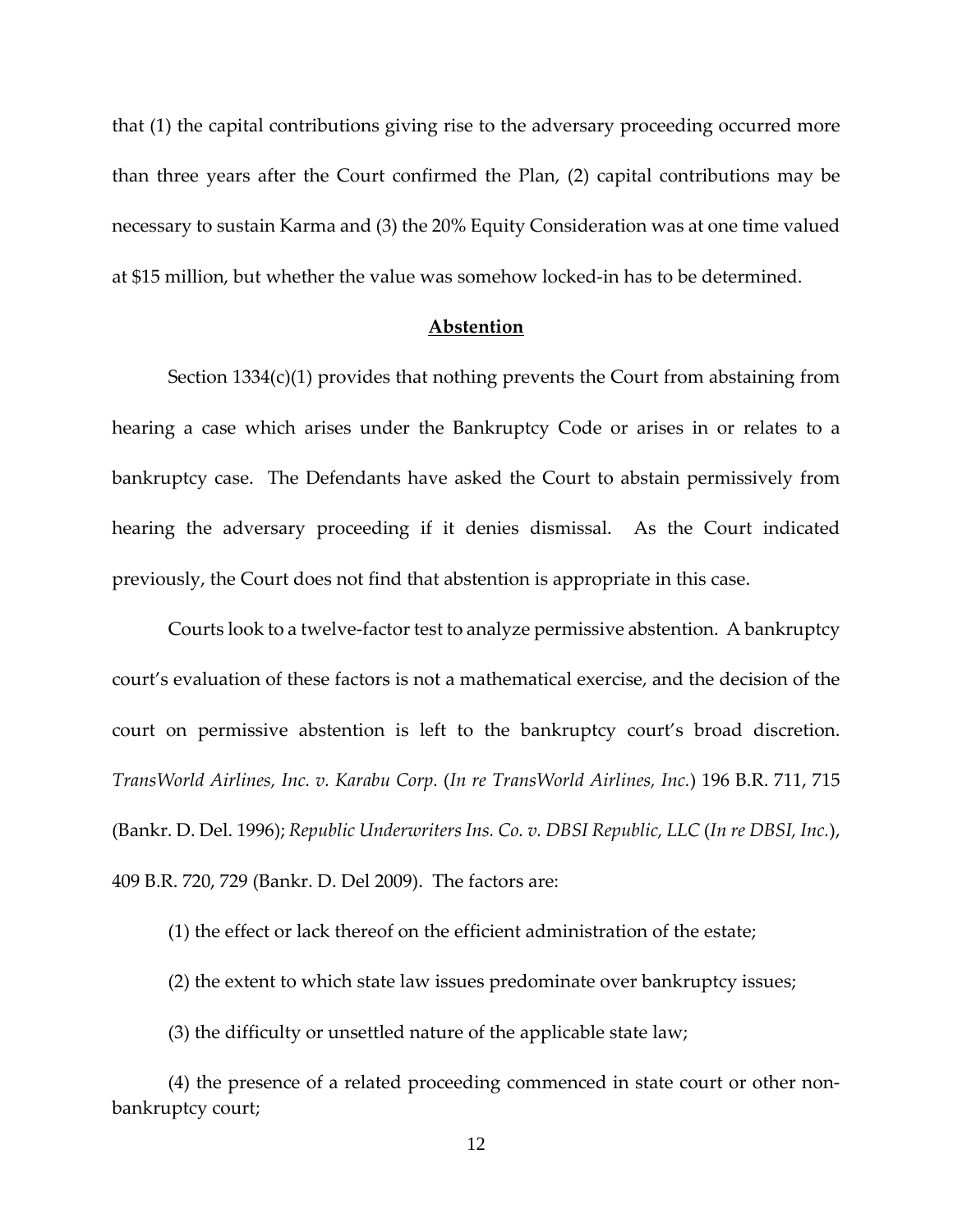(5) the jurisdictional basis, if any, other than section 1334;

(6) the degree of relatedness or remoteness of the proceeding to the main bankruptcy case;

 $(7)$  the substance rather than the form of an asserted "core" proceeding;

(8) the feasibility of severing state law claims from core bankruptcy matters to allow judgments to be entered in state court with the enforcement left to the bankruptcy court;

(9) the burden on the courtʹs docket;

(10) the likelihood that the commencement of the proceeding in bankruptcy court involves forum shopping by one of the parties;

(11) the existence of a right to a jury trial; and

(12) the presence of non‐debtor parties.

*See*, *e.g.*, *In re Fruit of the Loom, Inc.*, 407 B.R. 593, 599‐600 (Bankr. D. Del. 2009). It is clear to the Court that these factors weigh heavily against abstention.

1. Effect on administration of the bankruptcy estate. The Defendants are correct that the Court confirmed the Plan more than two years ago and Debtors' estate no longer exists. However, in the Complaint the Trustee is seeking interpretation and enforcement of the Plan. Advantage – no abstention.

2 & 3. State law issues predominate, and the difficulty or unsettled nature of applicable law. Once again, although at first blush it appears that the interpretation of the LLC Agreement is a question of state law, the question the Complaint raises is the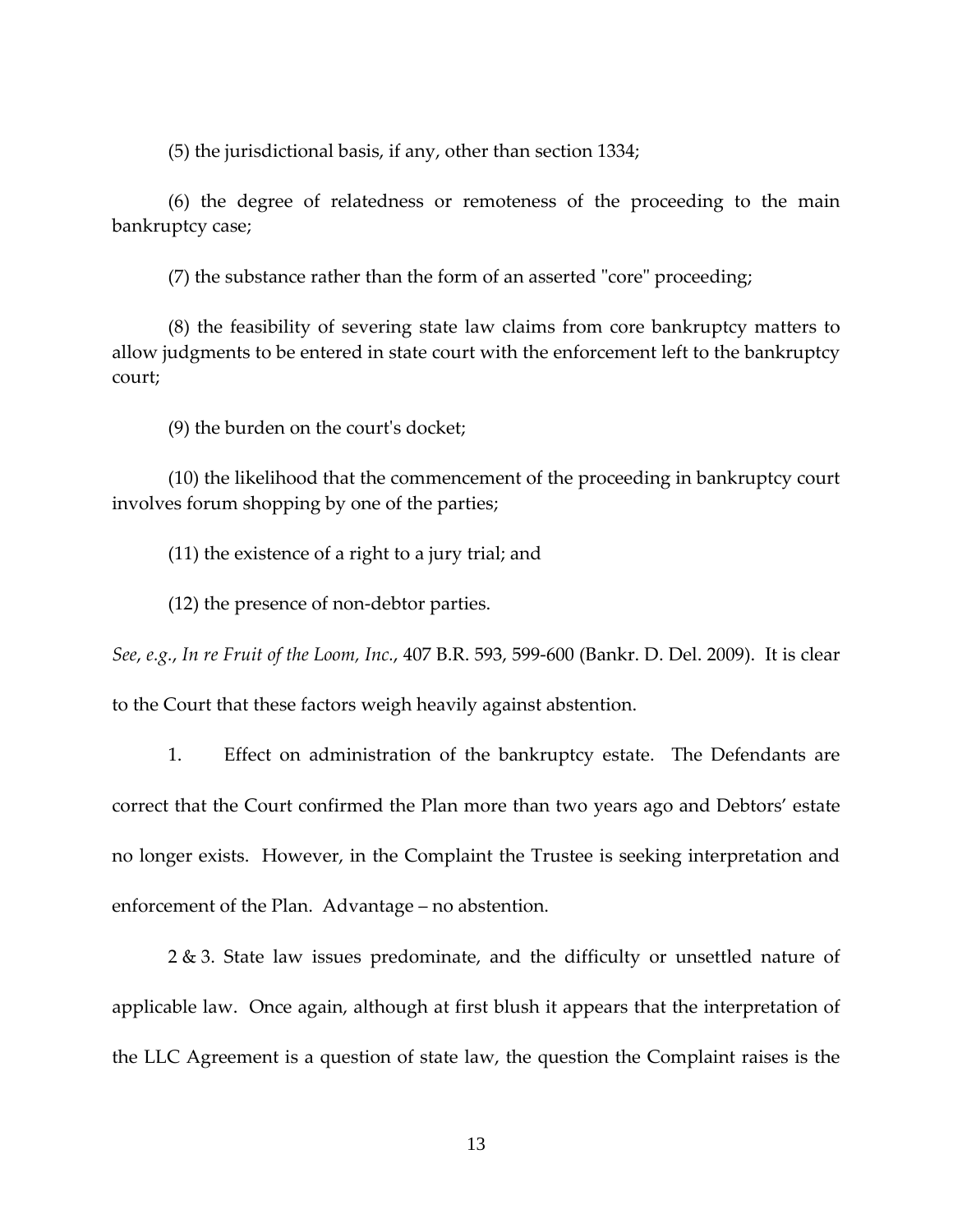interpretation of the Plan. Further, Delaware law is not unsettled on the issue. Advantage – no abstention.

4. Presence of related proceeding. There are no other cases pending on the issues raised in the Complaint. Advantage – no abstention.

5. Jurisdictional basis other than 28 U.S.C. § 1334. The Trustee would argue that because the adversary proceeding implicates the integrity of the bankruptcy process, the Court's jurisdiction is invoked. Advantage – no abstention.

6. Degree of relatedness or remoteness of the proceeding to the main case. As noted, the adversary proceeding calls into play the Purchase Agreement and the Plan. Advantage – no abstention.

7. Substance rather than form of an asserted core proceeding. The Court has already ruled that the matters raised in the Complaint are core matters. Advantage – no abstention.

8. Feasibility of severing state law claims. It would not make sense to sever as the Plan issues are superior. Advantage – no abstention.

9. Burden on the Court's docket. The adversary proceeding burdens the Court's docket, but not unfairly. Advantage – even.

10. Forum shopping. There is no forum shopping by the Trustee. The adversary proceeding as raised involves the Plan. Advantage – no abstention.

14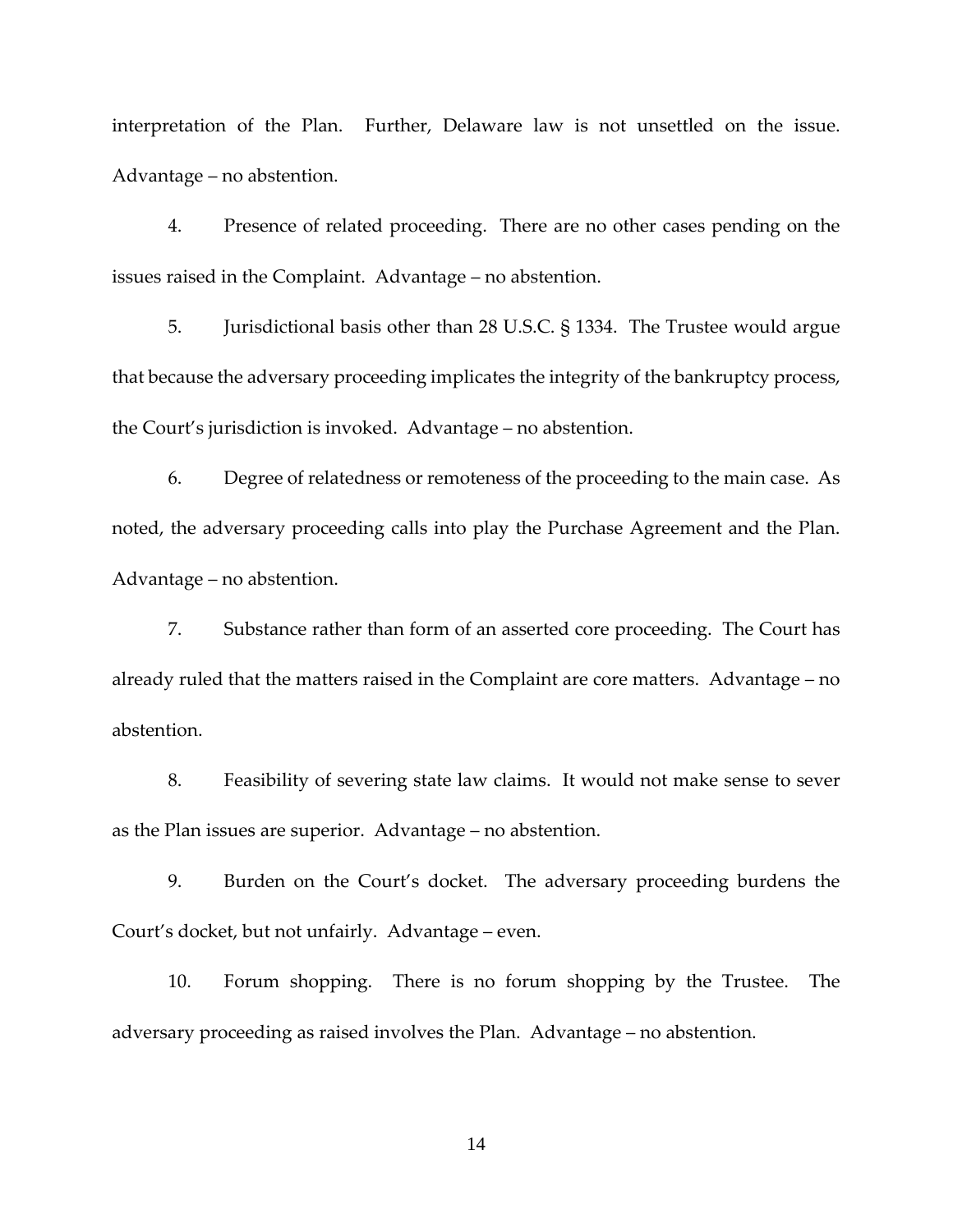11. Right to jury trial. The breach of fiduciary duty claim is triable to a Chancellor in the Delaware Court of Chancery. Once the Court of Chancery has jurisdiction, it would decide all issues, including the breach of contract. *Park Oil, Inc. v. Getty Refining & Marketing Co.*, 407 A.2d 533, 535 (Del. 1979). Advantage – no abstention.

12. The presence of non-debtor parties. The parties are non-debtors. The Trust, however, "maintain[s] a connection to the bankruptcy even after the plan has been confirmed." *Street v. End of the Road Trust*, 386 B.R. 539, 545‐46 (D. Del. 2008). Advantage – no abstention.

The factors courts consider in deciding whether or not to abstain from hearing a case, when measured against the Complaint, militate against abstention. Accordingly, in the exercise of its discretion the Court will not abstain.

#### **CONCLUSION**

The parties briefed and argued the motion to dismiss or to abstain very well and professionally. The Court carefully read the briefs and considered the arguments, and has decided that both the motion to dismiss and to abstain are to be denied. An Order will be issued.

Dated: February 16, 2017

KEVIN GROSS, U.S.B.J.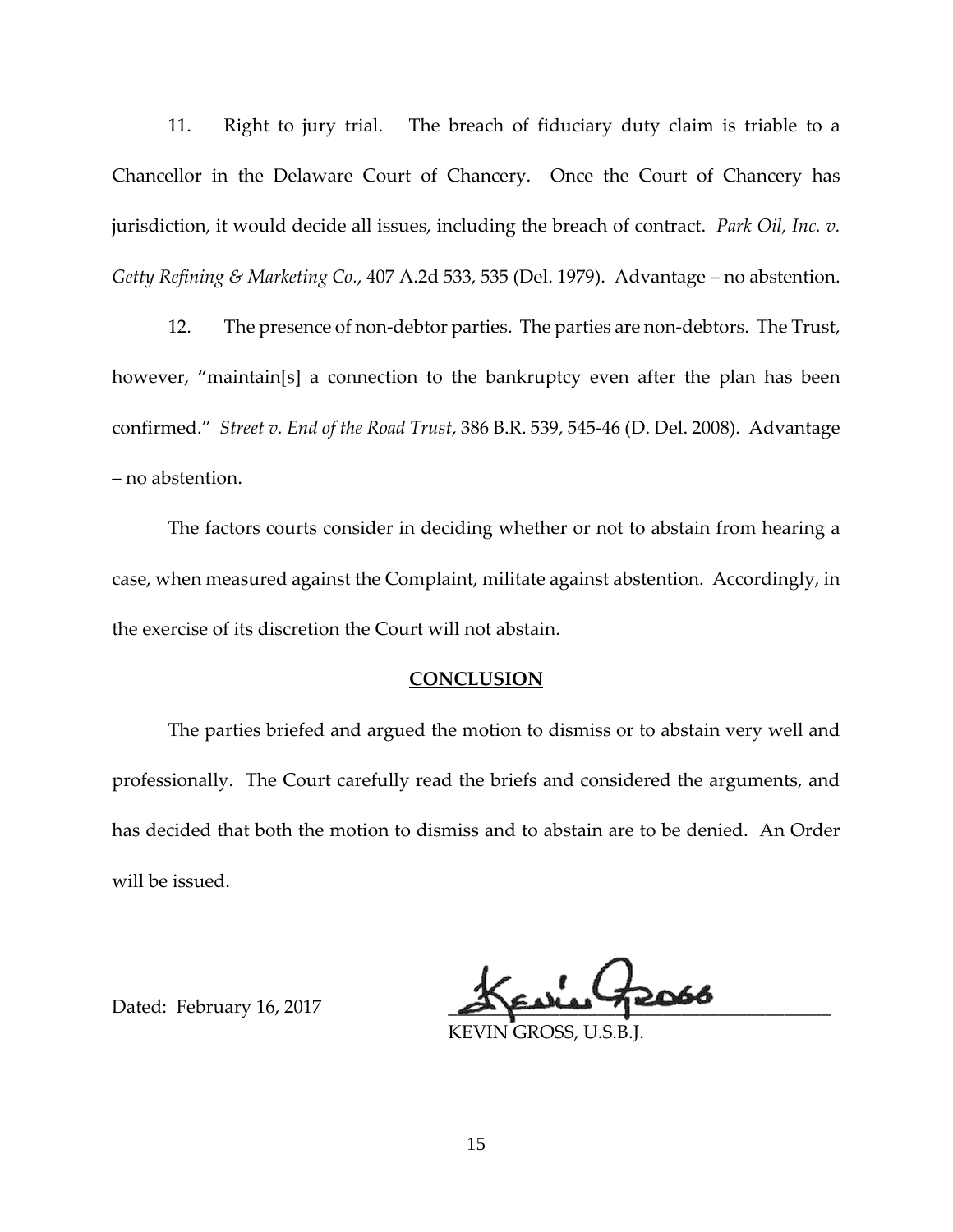# **IN THE UNITED STATES BANKRUPTCY COURT FOR THE DISTRICT OF DELAWARE**

| In re:                                    | Chapter 11                 |
|-------------------------------------------|----------------------------|
|                                           |                            |
| FAH LIQUIDATING CORP., et al.,            |                            |
| (f/k/a FISKER AUTOMOTIVE HOLDINGS, INC.), | Case No. 13-13087(KG)      |
|                                           |                            |
| Debtors.                                  |                            |
| EMERALD CAPITAL ADVISORS CORP.,           |                            |
| AS TRUSTEE FOR THE FAH LIQUIDATING TRUST, |                            |
|                                           |                            |
| Plaintiff,                                |                            |
|                                           |                            |
| V.                                        | Adv. Pro. No. 16-51528(KG) |
|                                           |                            |
| KARMA AUTOMOTIVE LLC and                  |                            |
| WANXIANG CLEAN ENERGY USA LLC,            |                            |
|                                           |                            |
| Defendant.                                | Re: Dkt No. 20             |

## **ORDER**

Defendants Karma Automotive LLC and Wanxiang Clean Energy USA LLC moved the Court for an Order dismissing the Complaint pursuant to Federal Rule of Civil Procedure 12(b)(1) and Federal Rule of Bankruptcy Procedure 7012(b)(1) or, in the alternative, for the Court to exercise its discretion under 28 U.S.C. 1334(c)(1) and abstain from hearing the case and thus dismissing the case (the "Motion").